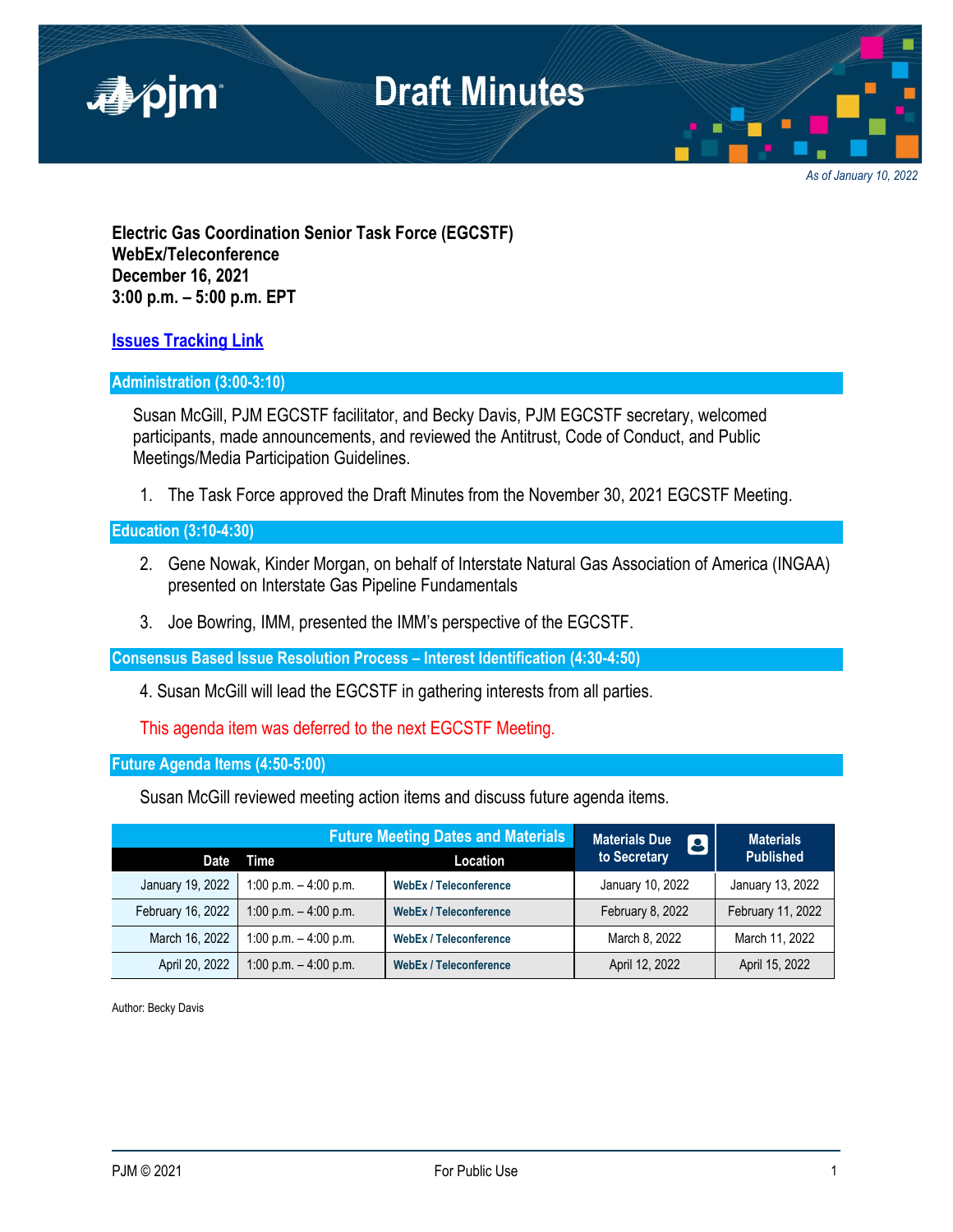

# **Draft Minutes**

*As of January 10, 2022*

| <b>Last Name</b> | <b>First Name</b> | <b>Company Name</b>                           | <b>Sector</b>             |
|------------------|-------------------|-----------------------------------------------|---------------------------|
| Agen             | Matthew           | American Gas Association                      | None                      |
| Bagot            | Nancy             | Electric Power Supply Association             | None                      |
| Barker           | Jason             | Exelon Business Services Company, LLC         | Transmission Owner        |
| <b>Benchek</b>   | Jim               | <b>FirstEnergy Corporation</b>                | <b>Transmission Owner</b> |
| Bowring          | Joe               | <b>Monitoring Analytics</b>                   | Not Applicable            |
| Boyle            | Glen              | PJM Interconnection                           | Not Applicable            |
| <b>Brault</b>    | Mary Beth         | Old Dominion Electric Cooperative             | Electric Distributor      |
| <b>Bruce</b>     | Susan             | McNees Wallace & Nurick LLC                   | None                      |
| <b>Bruns</b>     | <b>Steve</b>      | <b>Tenaska Marketing Ventures</b>             | None                      |
| Bryson           | Michael           | PJM Interconnection                           | Not Applicable            |
| Callen           | Zachary           | Illinios Commerce Commission                  | None                      |
| Canter           | David             | Appalachian Power Company (AEP Generation)    | <b>Transmission Owner</b> |
| Cerchio          | Gerard            | <b>Monitoring Analytics</b>                   | Not Applicable            |
| Chang            | Sean              | Shell Energy North America (US), L.P.         | Other Supplier            |
| Christopher      | Mahila            | Public Utilities Commission of Ohio           | None                      |
| D'Alessandris    | Louis             | American Transmission Systems, Inc.           | <b>Transmission Owner</b> |
| Davis            | Elizabeth         | PJM Interconnection                           | Not Applicable            |
| Davis            | James             | Dominion Energy Generation Marketing, Inc.    | Generation Owner          |
| Del Viscio       | Michael           | PJM Interconnection                           | Not Applicable            |
| Dillon           | Matthew           | <b>UGI Development Company</b>                | Generation Owner          |
| <b>Dreskin</b>   | Joan              | Interstate Natural Gas Association of America | None                      |
| Drom             | <b>Rick</b>       | <b>Rick Drom</b>                              | None                      |
| Dugan            | Chuck             | East Kentucky Power Cooperative, Inc.         | <b>Transmission Owner</b> |
| <b>Ellis</b>     | Dean              | <b>BP Energy Company</b>                      | <b>Other Supplier</b>     |
| Evrard           | David             | PA Office of Consumer Advocate                | None                      |
| Fabiano          | Janell            | PJM Interconnection                           | Not Applicable            |
| Fan              | Zhenyu            | PJM Interconnection                           | Not Applicable            |
| Fitzpatrick      | Brian             | PJM Interconnection                           | Not Applicable            |
| Foladare         | Kenneth           | Geenex Solar LLC                              | Other Supplier            |
| Ford             | Adrien            | Old Dominion Electric Cooperative             | Electric Distributor      |
| Foster           | Tom               | PJM Interconnection                           | Not Applicable            |
| Foster Cronin    | Denise            | East Kentucky Power Cooperative, Inc.         | <b>Transmission Owner</b> |
| Fryfogle         | Tim               | Other                                         | None                      |
| Gates            | Terry             | Appalachian Power Company (AEP Generation)    | <b>Transmission Owner</b> |
| Green            | Shelby            |                                               |                           |
| Guntle           | Vince             | American PowerNet Management, L.P.            | End-Use Customer          |
| Hauske           | Thomas            | PJM Interconnection                           | Not Applicable            |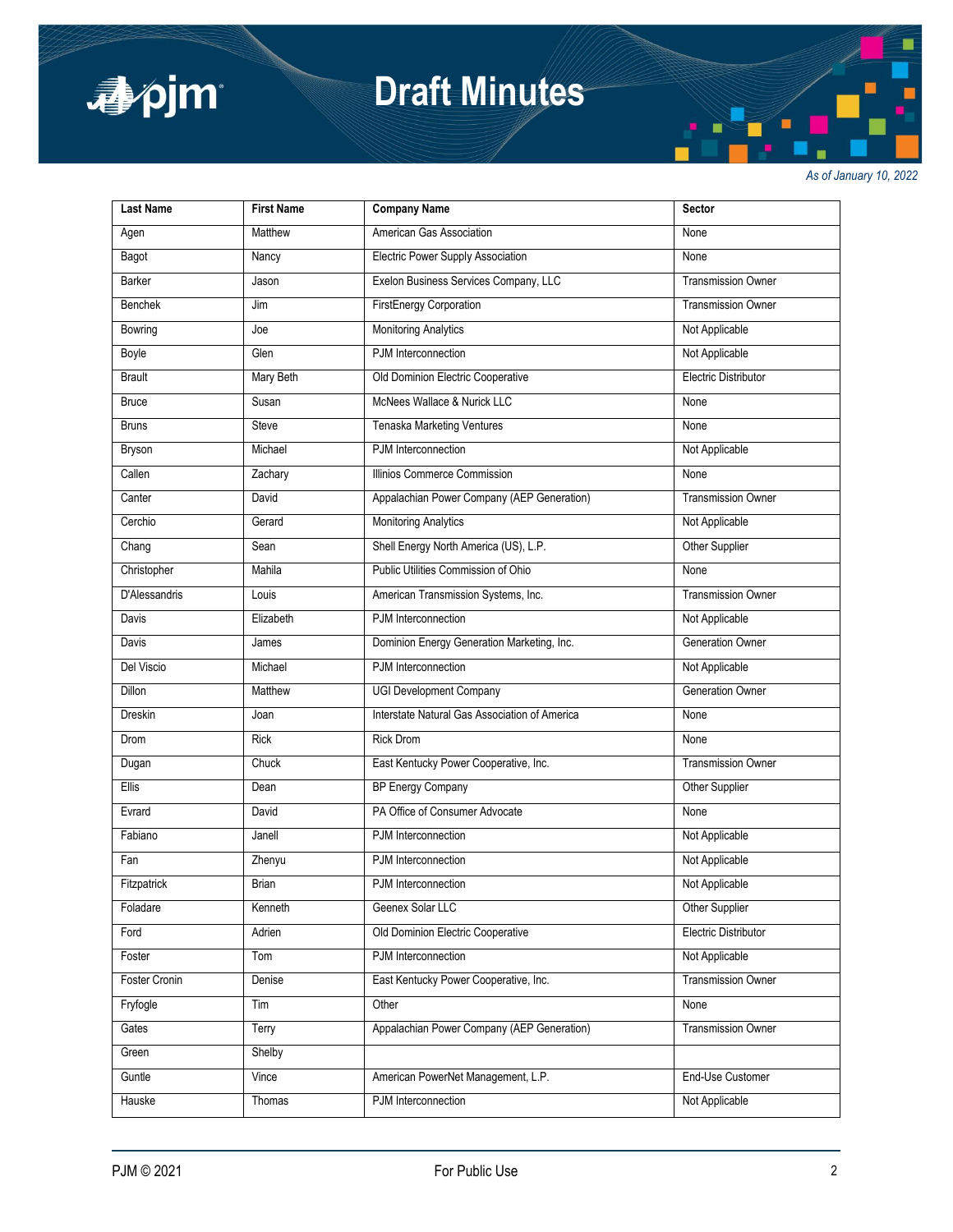

# **Draft Minutes**

*As of January 10, 2022*

| Heisey      | <b>Bradley</b> | Tenaska Pennsylvania Partners, LLC            | Generation Owner            |
|-------------|----------------|-----------------------------------------------|-----------------------------|
| Hepplewhite | Peter          | Wrigley Capital, LLC                          | Other Supplier              |
| Herel       | Suzanne        | PJM Interconnection                           | Not Applicable              |
| Herman      | Michael        | PJM Interconnection                           | Not Applicable              |
| Hinson      | Dale           | Dominion Virginia Power                       | <b>Transmission Owner</b>   |
| Hohenshilt  | Jennifer       | Talen Energy Marketing, LLC                   | Generation Owner            |
| Hsia        | Eric           | PJM Interconnection                           | Not Applicable              |
| Hyzinski    | Tom            | GT Power Group, LLC                           | None                        |
| ller        | Arthur         | Indiana Office of Utility Consumer Counselor  | None                        |
| Jagtiani    | Patricia       | Natural Gas Supply Association                | None                        |
| Jardot      | Gina           | NRG Curtailment Solutions, Inc.               | <b>Other Supplier</b>       |
| Jennings    | Rob            | API                                           | None                        |
| Johnson     | Carl           | Customized Energy Solutions, Ltd.             | None                        |
| Khan        | Bakhtawar      | Jersey Green Energy LLC                       | Other Supplier              |
| Kogut       | George         | New York Power Authority                      | Other Supplier              |
| Lai         | Erin           | PJM Interconnection                           | Not Applicable              |
| Lani        | Renee          | American Public Gas Association               | None                        |
| Mabry       | David          | McNees Wallace & Nurick LLC                   | None                        |
| McGill      | Susan          | PJM Interconnection                           | Not Applicable              |
| Midgley     | Sharon         | Exelon Business Services Company, LLC         | <b>Transmission Owner</b>   |
| Mihaly      | Imola          | Nautilus Power, LLC                           | <b>Generation Owner</b>     |
| Mooney      | Jeffrey        | Pennsylvania Electric Company (NUGS)          | Electric Distributor        |
| Nowak       | Gene           | KInder Morgan, Inc                            | None                        |
| Oberleitner | Michael        | Dominion Energy Generation Marketing, Inc.    | Generation Owner            |
| O'Connell   | Maggie         | Interstate Natural Gas Association of America | None                        |
| Phenix      | Michael        | TAQA Gen X LLC                                | Generation Owner            |
| Pilong      | Christopher    | PJM Interconnection                           | Not Applicable              |
| Poulos      | Greg           | PJM Committee Voting Generic Account          | None                        |
| Procuniar   | Jason          | Buckeye Power, Inc.                           | <b>Electric Distributor</b> |
| Roberts     | Casey          | Sierra Club                                   | None                        |
| Robinson    | Becky          | vistra energy                                 | Generation Owner            |
| Rodriguez   | Tomas          | Organization of PJM States, Inc.              | None                        |
| Rohrbach    | John           | Wabash Valley Power Association, Inc.         | Electric Distributor        |
| Sasser      | Jonathan       | Customized Energy Solutions, Ltd.             | None                        |
| Scheirer    | Alexandra      | PJM Interconnection                           | Not Applicable              |
| Schweizer   | David          | PJM Interconnection                           | Not Applicable              |
| Seireg      | Bahaa          | Rockland Electric Company                     | <b>Transmission Owner</b>   |
| Slocum      | Tyson          | Public Citizen, Inc.                          | None                        |